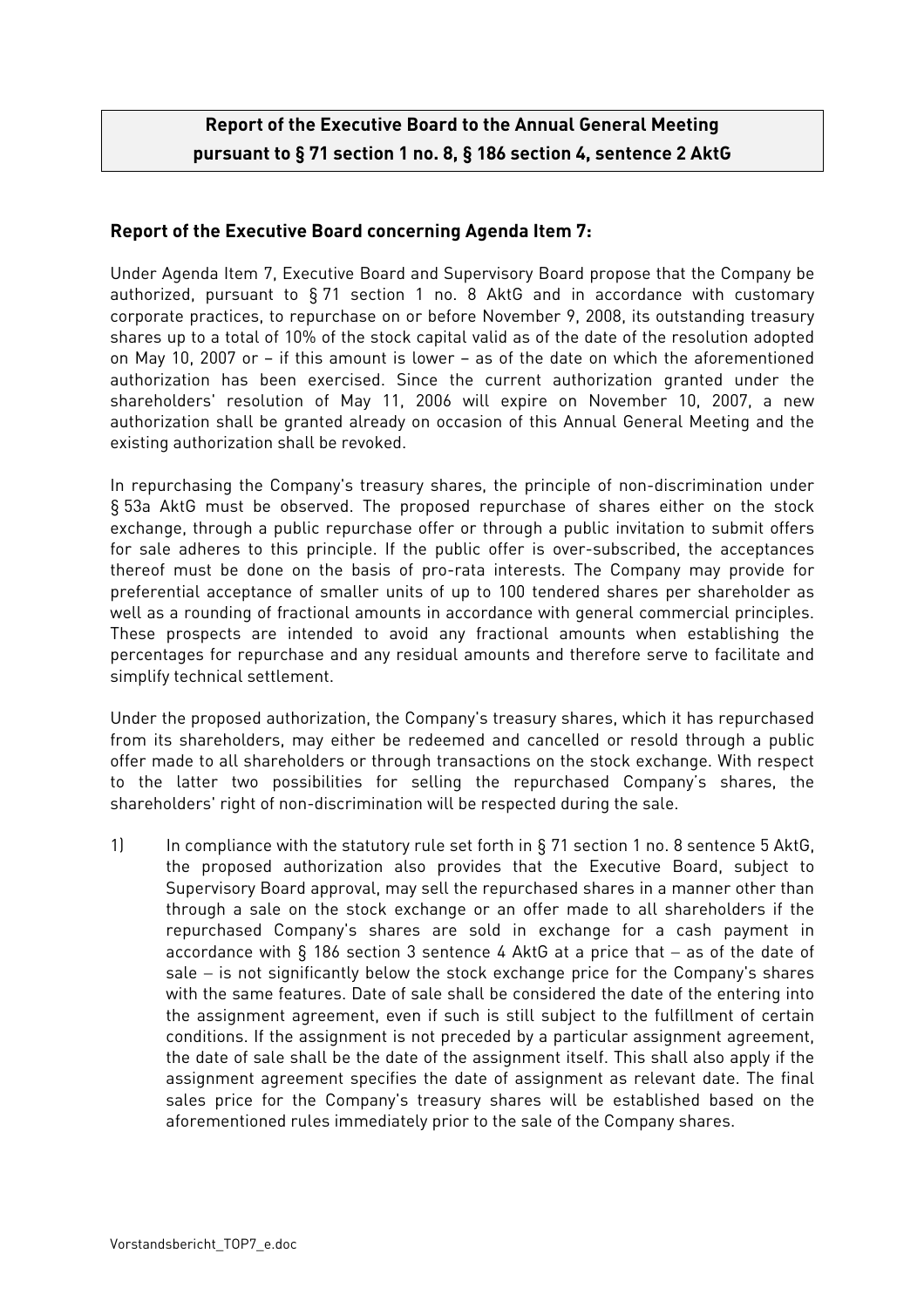This, however, is applicable only subject to the proviso that the pro-rata amount of the stock capital, which is attributable to the aggregate number of shares sold under this authorization, together with the pro-rata amount of the stock capital attributable to the new shares that will be issued after the date on which the shareholders' resolution concerning this authorization was adopted (i.e. since May 10, 2007), on the basis of any authorizations to issue shares from authorized capital subject to the exclusion of subscription rights pursuant to § 186 section 3 sentence 4 AktG, and together with the pro-rata amount of the stock capital that is attributable to the bonds with warrants and/or convertible bonds, which are linked to subscription or conversion rights on shares that are issued on the basis of any authorizations pursuant to §§ 221 section 4, 186 section 3 sentence 4 AktG after the date on which the shareholders' resolution concerning these authorizations was adopted, may not exceed a total of 10% of the Company's stock capital valid as of the date on which the resolution was adopted by the General Meeting of May 10, 2007 or – if this amount is lower – as of the date on which the aforementioned authorization has been exercised.

The prospect of selling in a form other than on the stock exchange or through an offer made to all shareholders is in the best interest of the Company and the shareholders since the sale of shares to institutional investors, for example, will attract additional domestic and foreign shareholders. In addition, the Company will then be in a position to restructure its own equity capital to meet its respective business needs and to react quickly and flexibly to a more favorable stock market environment. The property interests and voting rights of the shareholders will be respected. In view of the small volume, the shareholders will not suffer any detriment since the shares sold subject to the exclusion of the shareholders' subscription rights may be sold only at a price, which - as of the date of the sale - is not significantly below the stock exchange price for the Company's shares with the same features. When exercising the authorization, any other issue of shares or of subscription or conversion rights, in the event such were issued subject to the exclusion of subscription rights according to § 186 section 3 sentence 4 AktG, has to be considered. Accordingly, interested shareholders may on approximately the same terms and conditions purchase on the stock exchange the number of shares required to maintain their respective shareholding ratio.

2) The Company shall also be able to offer its treasury shares as consideration in connection with mergers and (even the indirect) acquisition of companies, corporate divisions or participations.

 The price at which the Company's treasury shares are used in any such case will depend on the timing and respective circumstances of the individual case. The Executive Board and the Supervisory Board shall act in the best interests of the Company in setting the price.

Historically, the Executive Board has continuously reviewed opportunities for the Company to purchase companies or participations in companies which are involved in the business of producing and selling sports or leisure goods or are otherwise involved in the sports or leisure industry. The purchase of such participations or companies in exchange for its treasury shares is in the Company's best interest if the purchase solidifies or strengthens the market position of the adidas Group or makes possible or facilitates the access to new business sectors. In order to quickly and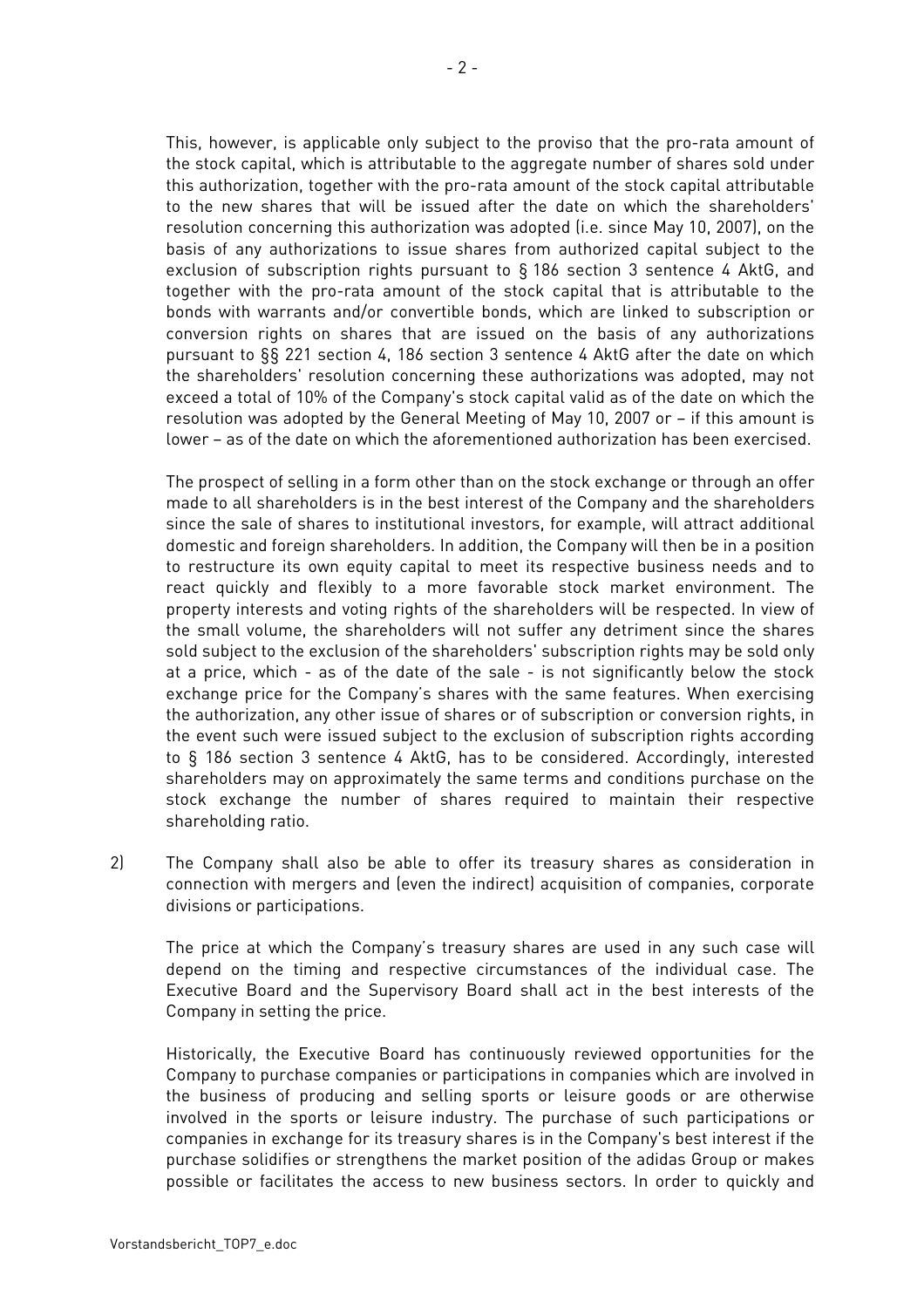flexibly react to the interest of a seller or of the Company in a payment in the form of shares of the Company if such agreements are successfully completed, the Executive Board must – to the extent that there is no access to authorized capital – have the authority, subject to Supervisory Board approval, to grant treasury shares of the Company (while excluding the shareholders' subscription rights) as a means of payment. Since the volume of treasury shares will be limited and the shares shall be issued at a price that is based on the stock exchange price, the interested shareholders will have an opportunity, at about the same time as the Company's treasury shares are sold for the aforementioned purposes of acquiring companies or participations and the shareholders' subscription rights are excluded, to purchase additional shares on the stock exchange at the stock market price and to a large extent on comparable terms and conditions.

Based on the aforementioned considerations, the Executive Board believes that the proposed sale of the Company's treasury shares is in the best interest of the shareholders, which can in any individual case justify the exclusion of the shareholders' subscription rights. The Executive Board and Supervisory Board will therefore review each individual acquisition and will consider whether a purchase in exchange for the issuance of the Company's treasury shares, subject to the exclusion of the shareholders' subscription rights, will be in the prevailing interests of the Company.

3) Furthermore, the Company shall have the opportunity to use its treasury shares as consideration for the transfer of intellectual property rights or intangible property rights of athletes and sports clubs, such as trademarks, names and logos, to the Company or one of its group companies for purposes of marketing the products of the adidas Group. In addition, the Company's treasury shares shall serve as consideration for the direct or indirect acquisition of licenses in such rights by the Company. Moreover, the Company shall also be able to use its treasury shares for purchasing patents and patent licenses, the exploitation of which would be in the Company's interest for purposes of marketing and developing existing and new products of the adidas Group.

In the event that athletes, sports clubs and third parties, who hold rights in intellectual property rights and intangible property rights relating to the athletes and sports clubs, and patent holders are prepared to transfer or license such rights only in exchange for shares or, in the case of cash payments, only at significantly higher prices, the Company has to be in a position to react to such a situation in an appropriate way. The valuation of intangible property rights or license rights will be made on the basis of market conditions in the event that the Company's treasury shares are used for their purchase. The shares to be granted by the Company will be valued on the basis of the stock exchange price for such shares.

The Executive Board continuously negotiates with various clubs in Germany and abroad on sponsoring agreements, which are intended to permit the Company to exploit the known names and logos of such clubs under a license in order to help market the products of the adidas Group. If clubs during these negotiations insist on being paid in the form of shares of the Company, the Executive Board must have the option, subject to Supervisory Board approval and provided access to authorized capital should not be available, to grant the Company's treasury shares as consideration while excluding the shareholders' subscription rights. The Company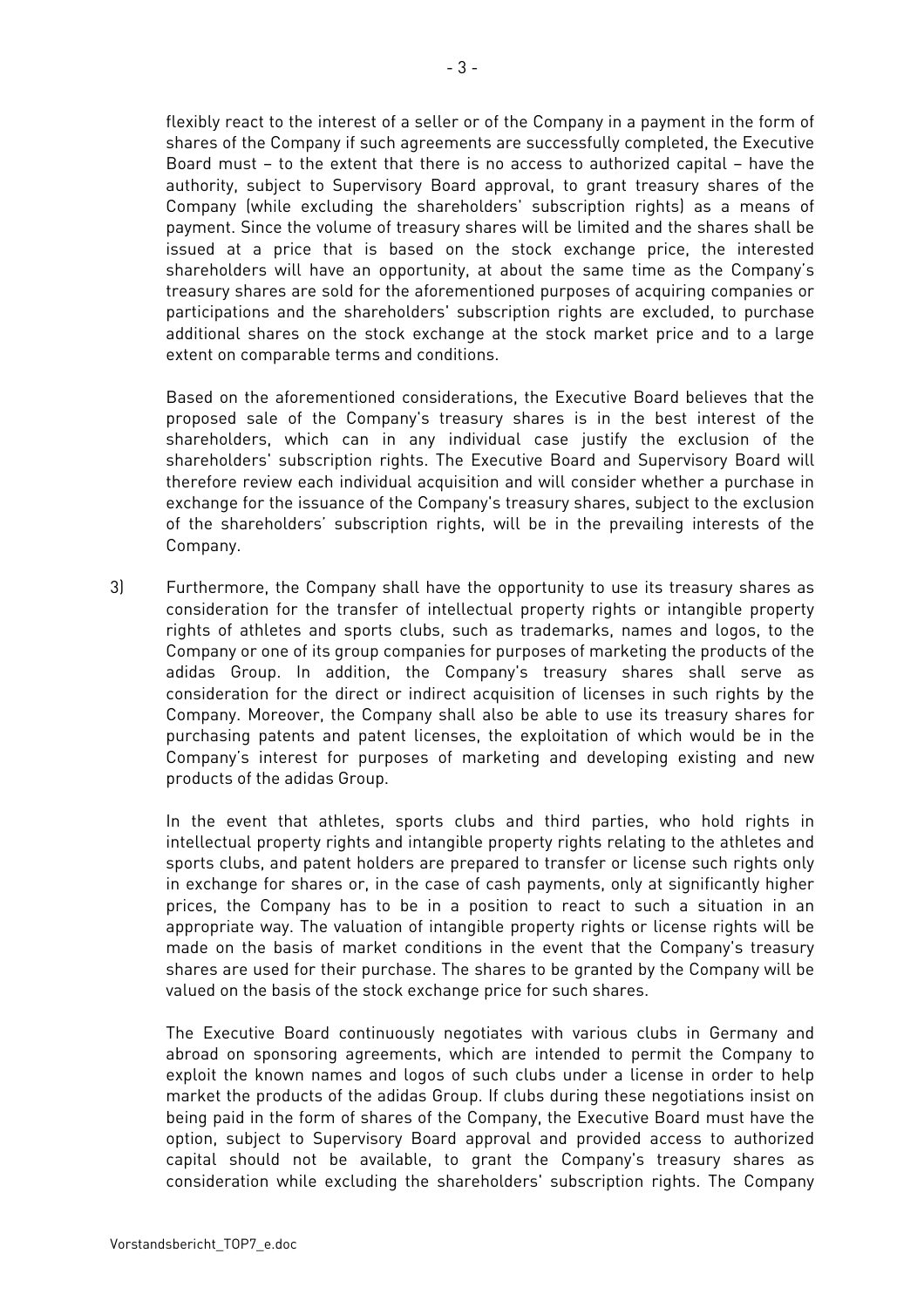also has to have the option to purchase direct or indirect licenses in the names or other personal trademarks of athletes with shares.

Furthermore, the Executive Board considers it possible that there will be opportunities for the Company, in exchange for shares of the Company, to purchase directly or indirectly patents or licenses in patent rights, the exploitation of which will be in the Company's best interests for the products that the adidas Group currently has, currently develops or plans to develop in the future. Also in this respect, the Executive Board must have the opportunity, subject to Supervisory Board approval, to issue shares of the Company as consideration for the assignment of such patents or for the granting of patent licenses, in the event the patent holder wishes to be paid in the form of stock or in the event such is in the best interest of the Company.

The purchase of licenses, patents or other industrial/intangible property rights of clubs, athletes or patent holders will be carried out either by the Company or by one of its group companies. If necessary, the purchase shall be made not from the relevant club or athlete directly but rather from companies or third parties who have purchased the relevant rights from the club or athletes. It is also conceivable that the consideration to be paid by the Company will consist of both stock and cash (royalties).

The evaluation of the licenses or patents and other industrial/ intangible property rights to be acquired by the Company directly or indirectly shall be carried out in accordance with market-oriented principles, if necessary, on the basis of an expert valuation. The evaluation of the shares to be granted by the Company shall be linked with the stock exchange price. Shareholders who wish to maintain their shareholding ratio in the Company may therefore do so through acquisition of further shares on the stock exchange at essentially comparable conditions.

The granting of shares in the aforementioned cases will be in the best interests of the Company if the use and exploitation of the licenses or patents and any other intellectual/intangible property rights promises significant advantages for the Company in the marketing and promotion and/or development of its products and a purchase of the license or intellectual property rights in return for cash is not possible or is possible only at a higher price and at a disadvantage to the Company's liquidity and cash flow. The Executive Board shall on case-by-case basis review and consider the aforementioned when deciding whether to grant treasury shares.

The decision of whether to grant treasury shares of the Company as consideration for the aforementioned opportunities for purchasing companies, participations, patents and other intellectual/intangible property rights and the corresponding license rights, shall be made on a case-by-case basis by the Executive Board, subject to Supervisory Board approval, taking into consideration the Company's interests in any specific transaction, the actual necessity for granting the shares, and the valuation thereof.

Thus, the authorization to repurchase and sell the Company's treasury shares in respect of such opportunities serves the same purpose as the Authorized Capital 2005/II according to § 4 section 3 of the Company's Articles of Association. The Company thus has the possibility to acquire companies, participations, patents and other intellectual/intangible property rights and license rights with shares either previously repurchased by the Company or issued from the Company's authorized capital reserve. With respect hereto, the Executive Board decides, subject to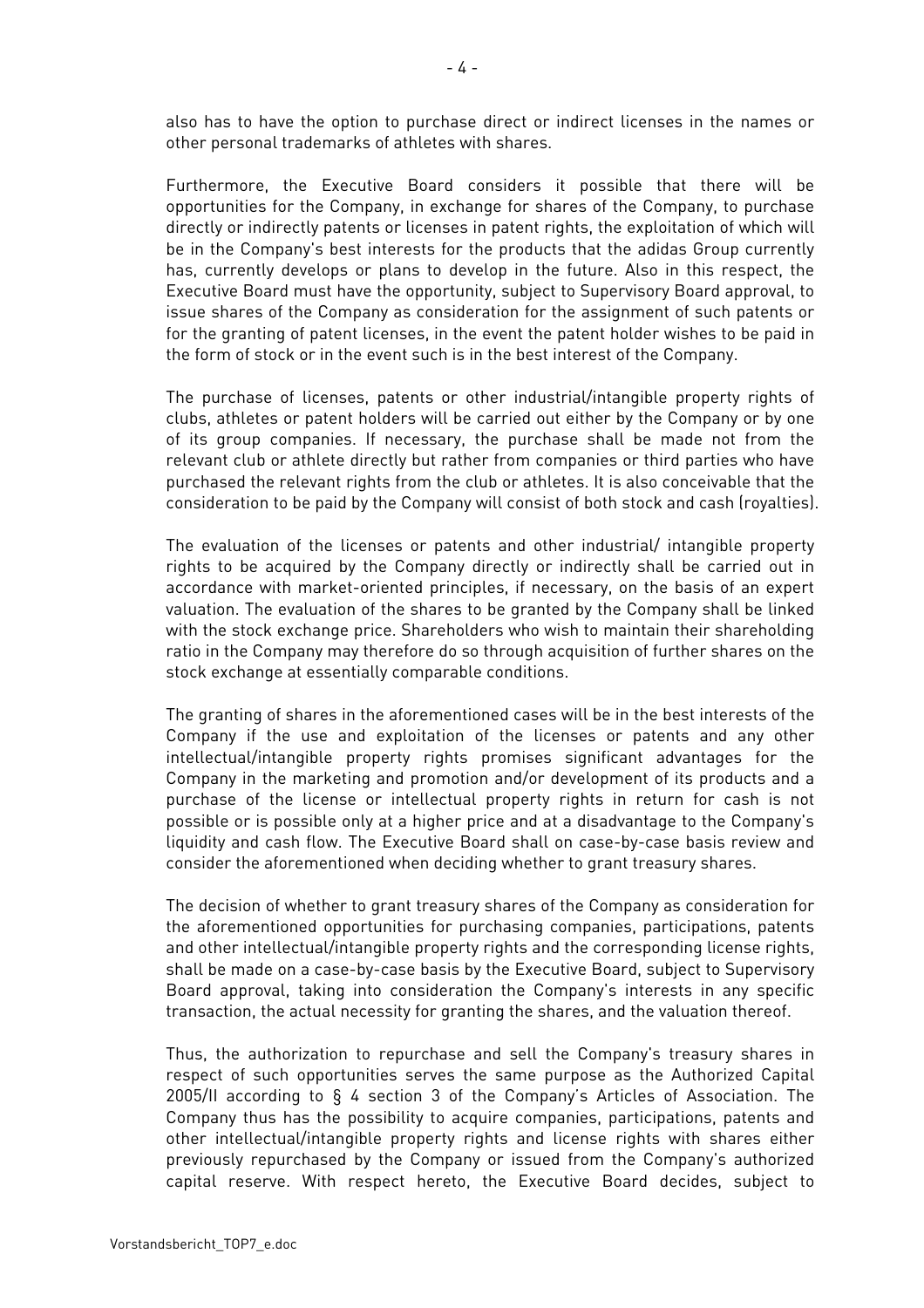Supervisory Board approval, whether to use the Company's treasury shares repurchased on the basis of this authorization or the shares issued from the authorized capital under § 4 section 3 of the Articles of Association.

4) In addition, the Company shall have the opportunity to use its treasury shares to perform on the subscription or conversion rights and conversion obligations based on certain bonds with warrants and/or convertible bonds issued by the Company or any of its direct or indirect group companies.

The proposed resolution does not lead to the creation of a new or further authorization to issue bonds with warrants or convertible bonds. It merely has the purpose to enable the Management to service subscription rights or conversion rights or conversion obligations, which have already been or will be issued on the basis of other authorizations, with treasury shares instead of using the other available amounts of contingent capital, provided, on case-by-case basis and upon examination by the Executive Board and the Supervisory Board, such is in the interest of the Company. Subscription or conversion rights or conversion obligations, which are considered appropriate for servicing with treasury shares in accordance with the proposed authorization, are (i) bonds with warrants and convertible bonds which can be issued on the basis of the authorization granted by the Annual General Meeting of May 8, 2003 in the version of the authorization granted by the Annual General Meeting of May 11, 2006 (Authorization 2003), (ii) the convertible bonds issued in the fiscal year 2003 by adidas-Salomon International Finance B.V, Amsterdam (now: adidas International Finance B.V.), under the Company's guarantee on the basis of the Authorization 2003 in the aggregate principal amount of EUR 400,000,000 (Convertible Bonds 2003), and (iii) bonds with warrants and convertible bonds, which will be issued on the basis of the authorization proposed for resolution to the Annual General Meeting on May 11, 2006.

5) Finally, the Company should have the opportunity to use its treasury shares to perform on the stock options arising from the Management Share Option Plan 1999 (MSOP). Such opportunity shall be granted along with the already existing possibility to service such stock options with shares issued from a contingent capital resolved upon together with the MSOP on May 20, 1999. The decision whether the beneficiaries will be offered or assigned shares from the contingent capital or from the stock of repurchased treasury shares will be made by the Company on a case-by-case basis depending on the respective liquidity and market situation. The possibility to service stock options arising from the MSOP with treasury shares does not lead to the creation of a new share option plan or to an amendment of the MSOP.

The total volume of the formerly issued stock options of the MSOP only amounted to approximately 3% of the Company's stock capital; with the majority of the stock options already exercised and only 58,625 stock options remaining outstanding by February 28, 2007, the claims from stock options still outstanding only amount to approx. 0.12% of the Company's current stock capital. There is therefore no significant dilution of the shareholders' stock if the stock options are serviced with treasury shares of the Company. Furthermore, stock options may only be exercised if the stock market price of the Company's shares in absolute terms significantly increased or if the stock market price has developed more favorably than the stock market prices of the shares of the major competitors. The performance discount to be deducted from the exercise price, if necessary, only applies if the performance